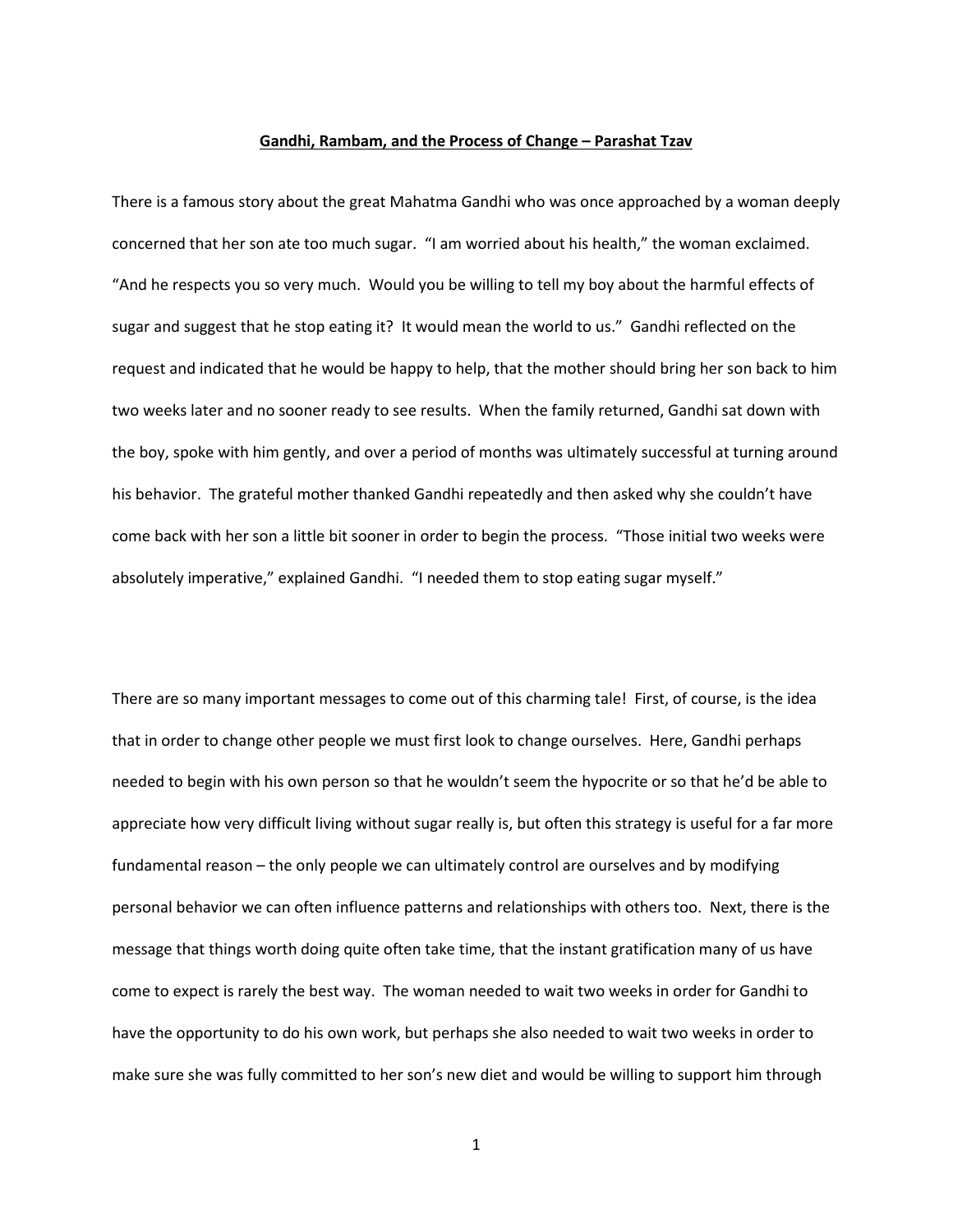the process of change by cooking differently or restricting access to sugary foods or simply tolerating the bad moods that often come when someone is trying to kick a bad habit. Finally, this story reminds us that change is gradual. While it can be appealing to rip off the band-aid and go cold turkey, most of us need some kind of transition to move from the people we are to the people we most wish to be. In fact, we learn that very lesson in our Torah portion this morning, *Parashat Tzav*.

At first glance, *Parashat Tzav* seems simply to deal with the laws of the sacrifices that were brought to the Temple in ancient times as a way of worshiping God. While the idea of slaughtering an animal in service of the Divine seems strange, if not a bit cruel, to the modern mind, the root of the Hebrew word *karban* (sacrifice) means "close" or "near" which hints at this system's central purpose: to bring people into relationship with God by having them offer something of value. There were sacrifices to be given in times of gratitude and sacrifices to be given in expiation for sin; sacrifices that were voluntary and those that were required; sacrifices to mark public events and sacrifices that were offered on more private occasions. Just as modern prayer services, which have come to replace the sacrificial system, offer a variety of liturgical responses to the joys and struggles of daily living, so too did these *karbanot* aspire to bring awareness of God into the minds of the Israelite people.

Even understanding all this, however, the sacrificial system is hard to fully grasp, and this is true not only for us here today but for commentators throughout the ages as well. Which brings us to a famous *mahloket* (rabbinic controversy) between Rambam and Ramban, two distinguished sages living in 12th and 13<sup>th</sup> century Spain respectively! Rambam, also known as Maimonides, was a rationalist philosopher who believed strongly that the purpose of the sacrificial system was merely a concession to human frailty and not at all something that the Divine desired for its own sake. Explaining that the Israelites, at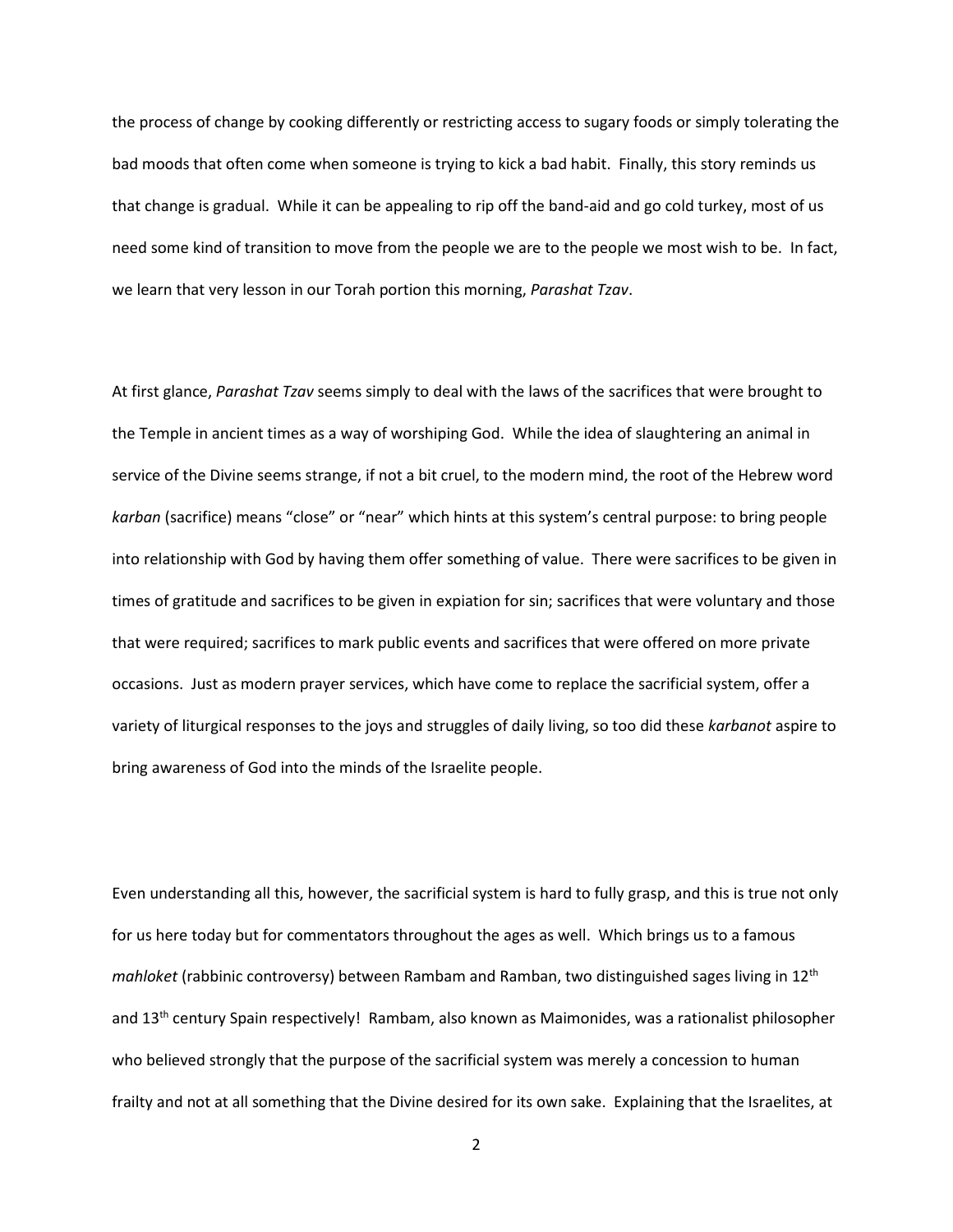the time of *karbanot,* were a people just out of Egypt and familiar only with a mode of worship that involved animal slaughter and pagan incense, God gave the people the sacrificial system as a way of transitioning them from idolatry into monotheism, taking their deep-seated need for physical service and directing it towards the one God rather than the many deities of Egypt. It would have been too hard, argues Maimonides, for the Israelites to go from slavery to prayer without the intermediate stage of burnt offerings. The sacrificial system may have looked like it was for God, but in truth it was for humanity.

On the other hand there is Ramban, born at the very end of Maimonides' life, who had a far different conception of the *karbanot*. It does not make sense, argues Ramban, for the Torah to devote so much space to something that God didn't even want in the first place, not to mention the fact that this Divine experiment could so easily have gone awry – with the people continuing to see ram and bull (two animals viewed as sacred in ancient Egypt but offered as sacrifices in ancient Israel) as distinctively holy, as they, in particular, had been singled out by God to serve as offerings. What shall we make of the *reach nichoach*, asks Ramban, the pleasing order ascribed to the *karbanot* as if it itself were bringing genuine satisfaction and not merely part of the Divine's educational program? Which is all to say nothing of the fact that there is evidence of sacrifices back in the Book of Genesis, far before the people entered Egypt and were shaped by their experiences there.

For Ramban, then, the sacrificial system is not a concession to human frailty but rather a religious institution designed to improve and remediate human behavior through symbolic substitution. "Seeing that human conduct is expressed through thought, speech, and action," writes Ramban, "God instituted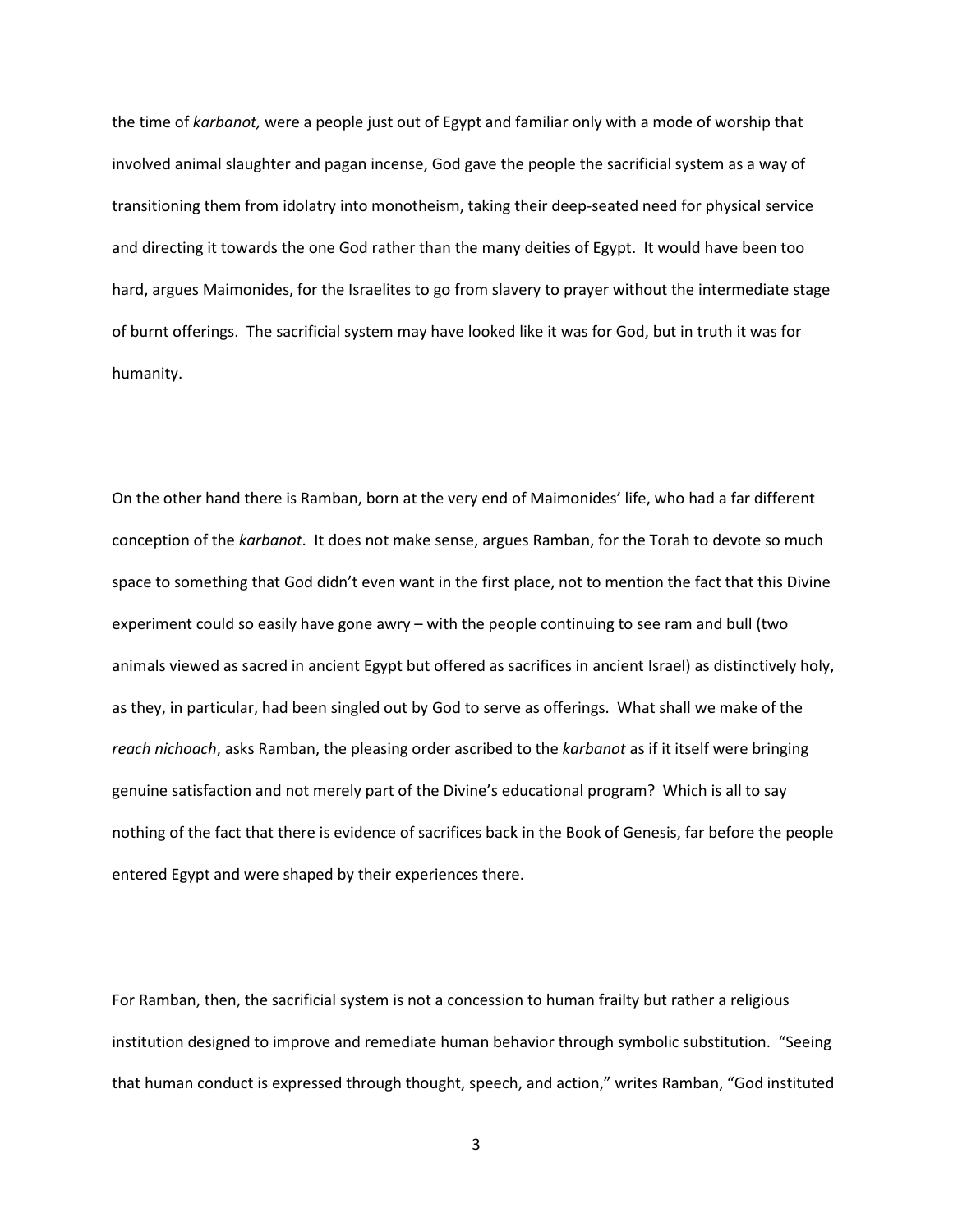that a person who has committed a transgression and offers a sacrifice shall place his hands on it  $$ symbolizing the deed [and] make a confession – as a reminder of the misused power of speech" (Leibowitz, *Vayikra*, p. 8). Ramban goes on to explain that the hands and feet which play such important roles in the sacrificial system are meant to remind us of human agency while the oft mentioned bowels and kidneys were organs of human thought and lust to the Biblical mind and thus particularly significant. By burning these pieces of animal, he argued, we are symbolically burning away our own misdeeds and committing ourselves to right action and behavior. Therein lies the purpose of the sacrificial system.

I will admit that, clever as Ramban's vantage point is, when it comes to his disagreement with Rambam I have to side against him – not necessarily on intellectual grounds but more on psychological ones. Maimonides, essentially, maintains that change is slow and you must meet people where they are even when that place is mired in a pagan orientation and outlook –so as to eventually bring them to where you wish for them to go. It explains why those quitting smoking might move to patches or gum before they are able to totally abandon Nicotine; why someone beginning to keep kosher might start by simply eliminating pork and shellfish before buying two separate sets of dishes; why novice runners start with 10 minute jogs and eventually work their way up. Going cold turkey or jumping in with two feet is hard! We often need intermediate steps in order to shift behavior.

Ramban, on the other hand, sees the way to changing human behavior as focusing on guilt and punishment rather than gradual improvement. If we constantly remind ourselves about the many different ways in which we fall short and are forced to give up items of value as expiation for these misdeeds, he seems to suggest, we will ultimately stop doing misguided acts quite so often and rather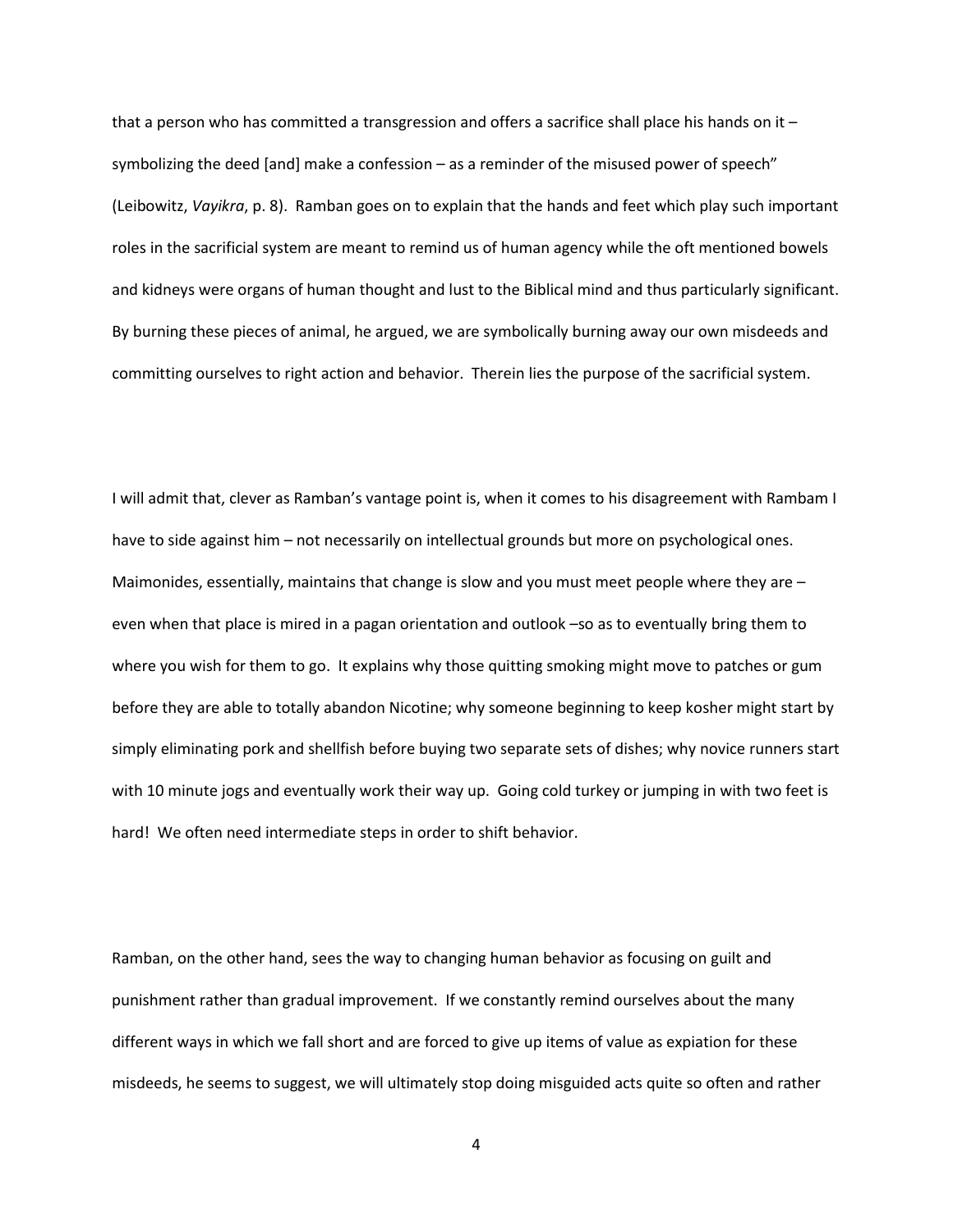improve our character. We should recognize that Ramban's approach, too, finds much expression in modern day living – it's one of the reasons why we are forced to pay fines or serve time for breaking the law, why parents dole out punishments or call out poor behavior, why we sometimes even impose upon ourselves penalties in order to be accountable for our actions. Focusing on sin and punishment reminds us that there are consequences to our decisions and helps to hold us responsible for our choices. But in terms of inspiring real, sustained change? I happen to prefer Rambam's slow and steady approach of meeting someone where he or she already is and working to make gentle and slow progress.

Now that Purim has ended, we begin to look towards Pesach, and the Passover season, soon approaching, is not often seen as a personal, spiritual time for reflection but rather as a national celebration of freedom, justice, and redemption. And yet, coming almost exactly six months after the fall's Rosh Hashanah and Yom Kippur, there are many rabbis who teach that Pesach preparations might not only include cleaning and kashering of the kitchen but also cleaning and kashering of the soul as well. *Chametz*, they explain, the leavened products forbidden for consumption during the holiday might be seen as representing not only food items but also the swollen, puffed-up parts of ourselves, the spiritual detritus that needs to be shaken out a few times each year. As we write our shopping lists and make our matzah ball soup, sweep out the cupboards and polish the china, let us also reflect on the ways that we would like to be different from this Passover to next, the spiritual work that might accompany our pre-Pesach labor. And let us remember the wisdom of both Gandhi and Rambam and not get discouraged if change may be slow.

On this morning of *Parashat Tzav*, as we begin the transition from Purim to Pesach, may we be inspired to examine our own habits and patterns and to start small at changing something in our own lives that

5